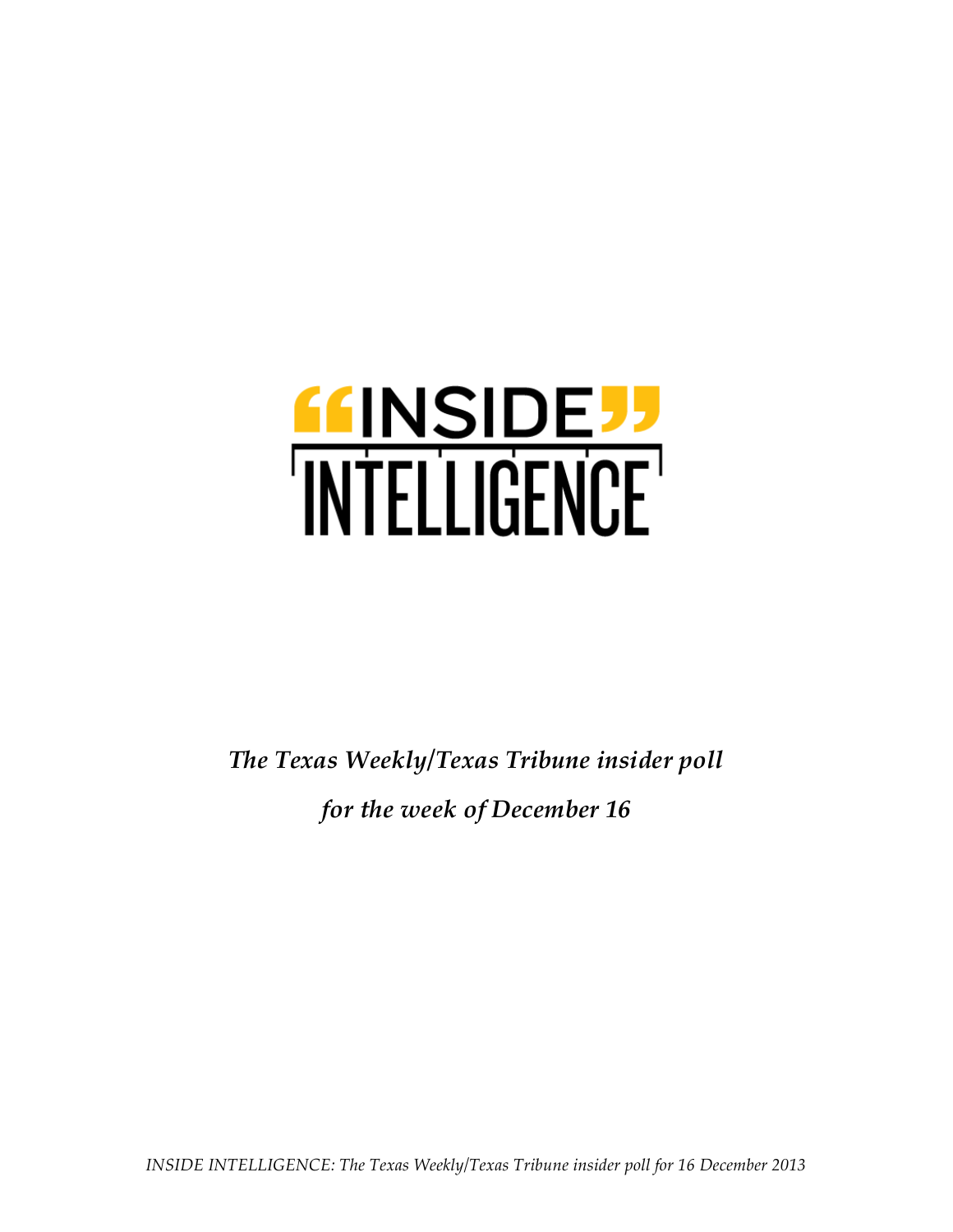

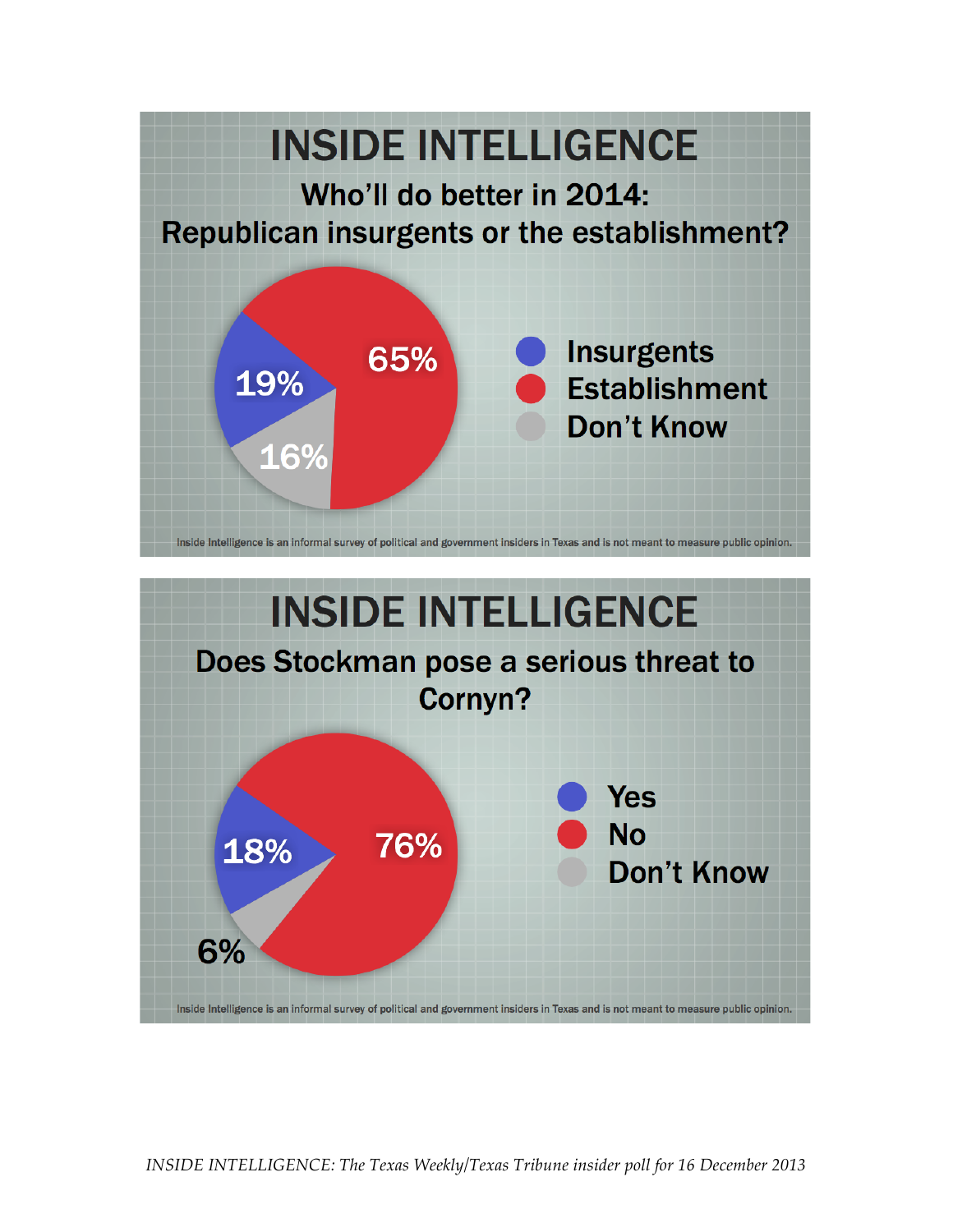## *Will this be a year for the insurgents or the establishment in the Republican primaries?*

• "Too uncertain to predict, but the process will be interesting. It remains to be seen how much the moderates will gain support as part of the effort to not let the opportunities the Democrats have handed them go to waste in fighting over who is the most conservative."

• "I'm the quintessential 'I don't know' answer… I do, however, firmly believe this is the watershed election that will answer the question as to who owns the primary voters in the Texas GOP."

• "They hold off the torch and pitchfork mob and start to reassert some semblance of sanity."

• "The 'Insurgents' are about to be dealt a blow to their cause. They have overplayed their hand since last election cycle."

• "Some of both"

• "The business community has been all talk up to this point. Their concern has not resulted in action. They either need to put up or watch our Open For Business state become a joke."

• "Big turnout of 1.6 million 'insurblisment' voters."

• "Texas is doing well relative to rest of the country, with no major insurgent push noticeable except in isolated offices."

• "Normal people are getting tired of guerilla politics"

• "The Tea Party has become the party of anti-business -- and that dog don't hunt in Texas."

• "The \$ folks are tired of the unpredictability of the insurgents and will support establishment candidates. Then again establishment voters better show up at for the primary!"

• "Most establishment Rs will prevail, but insurgents will relish their victories. More attention will be paid to the successful insurgencies, though they won't take over the party."

• "Like always, it'll be a mixed bag depending on the candidates in each race."

• "What is an insurgent? What is establishment?"

• "The insurgents are spread too thin. They may pick off one or two but the establishment is watching its candidates carefully and taking credible challenges seriously."

• "Establishment. My clicker isn't clicking, so I am typing instead."

• "The party needs to understand that to stay viable, it must maintain a sense of democracy to listen, compromise and legislate with a better understanding of what's good for the state and the country. The party will not survive in the future being closed minded."

• "2014 will be a year full of surprises."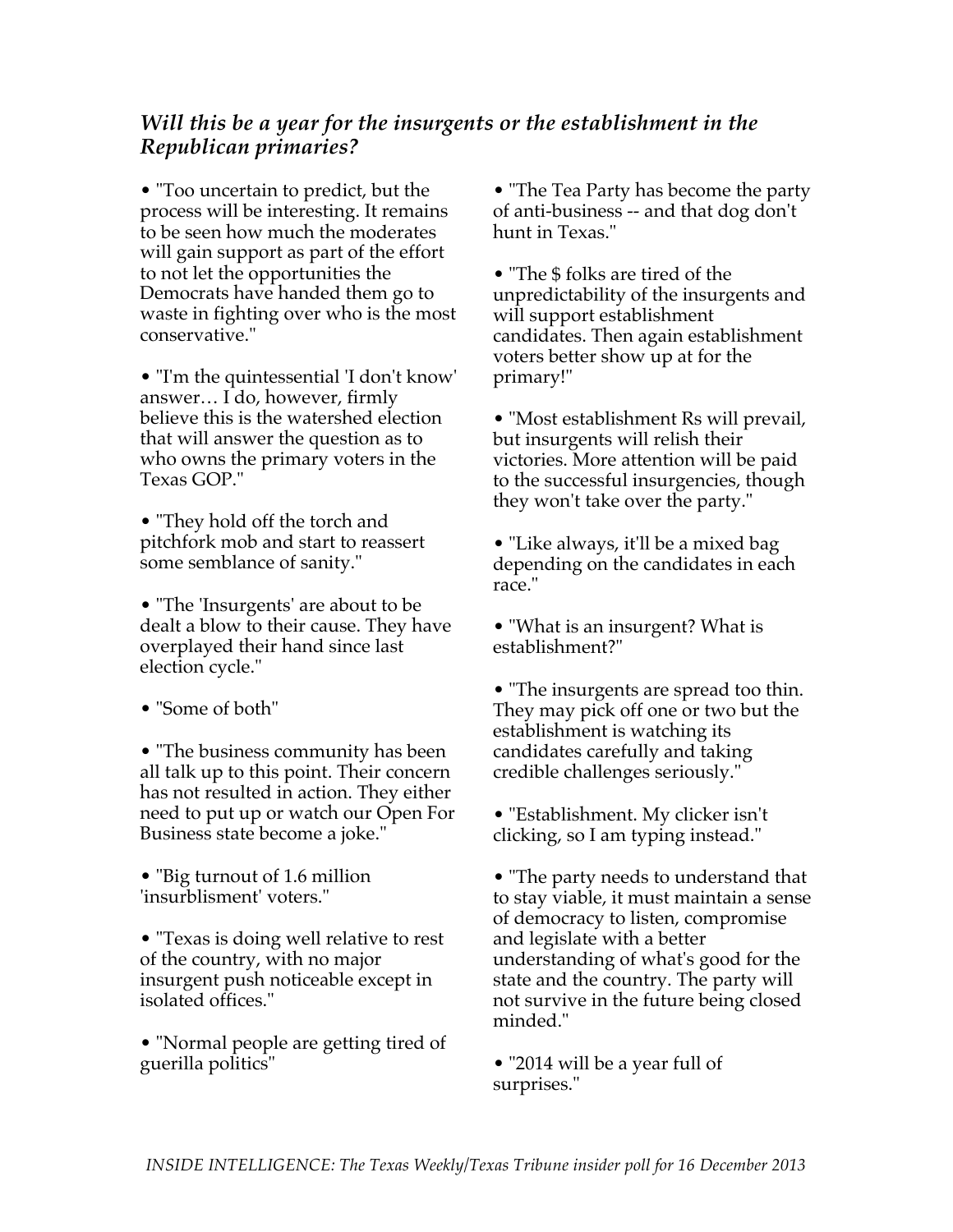• "If the insurgents win one more" time, they WILL be the establishment."

• "Tired of the MQS special interest drones. NO is not a solution for the state."

• "Like a pack of wild hungry wolves, they'll end up eating each other."

• "How is a sitting elected official NOT part of the establishment in some way? Taking the Lite Guv and AG races as an example, each candidate holds and has held for quite a few years now an office--they've been around the block before. How are they outsiders?"

• "If by insurgent you mean, Steve Stockman, then let's call it an establishment year."

• "Unless the Texas Republican Party is suicidal, it will purge itself of the Young Conservatives of Texas ilk that came in last session. If Representative Stickland is the future of the Texas GOP, the end is nigh."

• "Fingers crossed"

• "They are more angry now than they were two years ago."

• "There are so few 'establishment' Republicans left, I'm not sure the question works."

• "Both sides will be victorious in different races."

• "Some establishment loses would be nice. If I could have one thing from Santa it would be a Harris county Republican party chair who will actually do something? If the same do nothing leader remains the place will be bluer than Elvis' blue suede shoes."

• "Are you kidding?"

• "The goal is to win elections. Republicans know that. They will back winners -- who are mostly establishment. Of course, there are a few flagrant, anti-Tea Party moderates who should worry."

• "It seems like the establishment has begun to organize and rally."

• "Establishment will blow out the insurgents.... if they don't they are through...."

• "All politics is local so I suspect it will be some of both depending on the local conditions on the ground."

• "It's time for the pro-business Republicans to stand up and be counted."

• "Tea party fatigue (sent in too many clowns)"

## *Does Steve Stockman pose a serious threat to John Cornyn in the 2014 primary for U.S. Senate?*

• "If he does, crazy has legitimately overtaken the GOP in Texas"

• "This time two years ago, most of us would not have thought that Ted Cruz was a contender.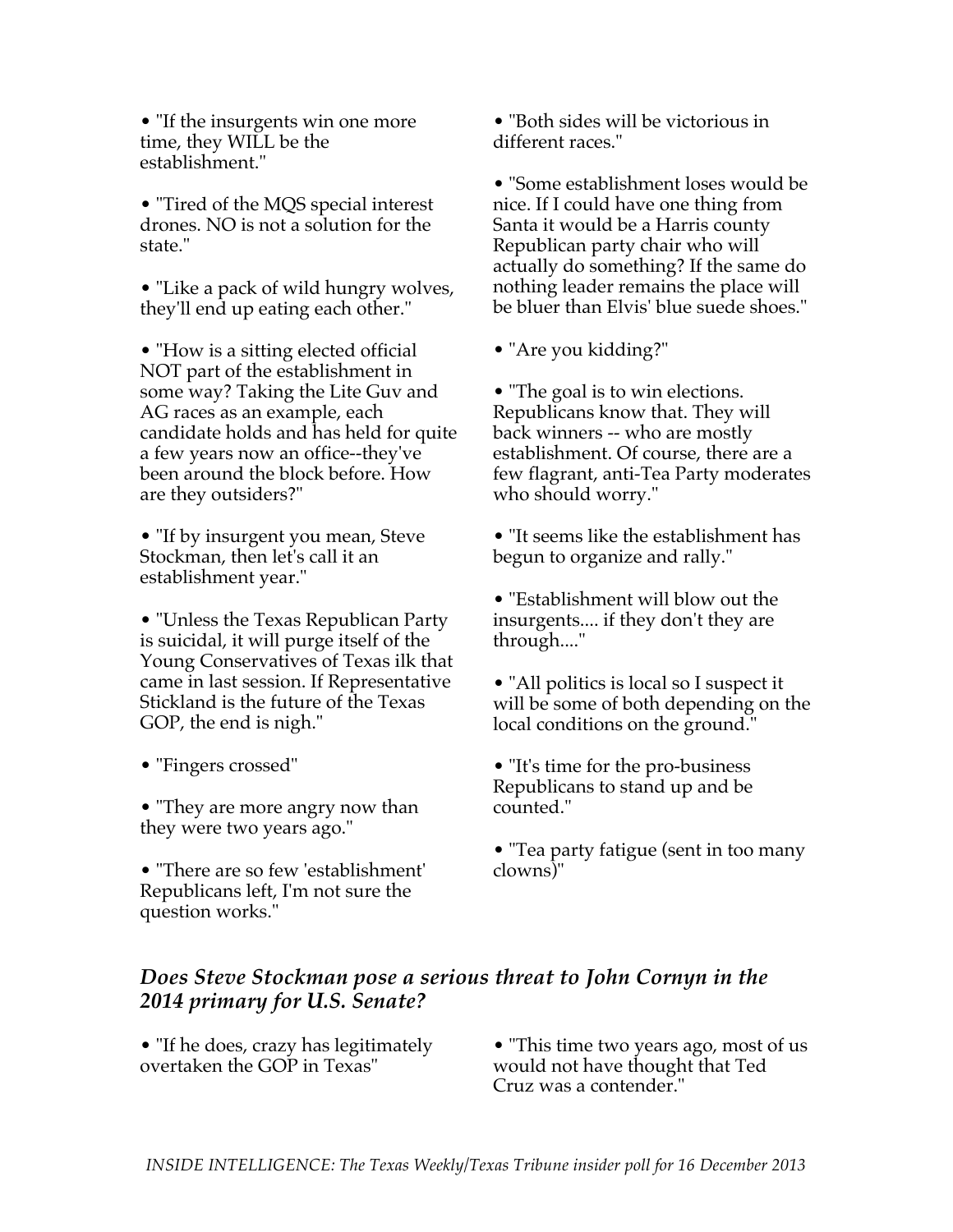• "Not saying he wins, but he can be a serious threat."

- "Does Santa wear a red hat?"
- "Cornyn ultimately wins but it's scary."
- "Is this a serious question?"
- "Will get 30% as protest vote"

• "The only reason he is running for Senate is because of the FEC is about to come hard on him. His only salvo is to make himself the victim. Sadly, the Tea Party is about to fall for yet another one of his cons. I'm looking forward to what \$1 million of opresearch will do to him."

• "And poses a threat to Freedom Works and Cruz who look like armadillos trying to figure out how to cross the road."

• "Cornyn has been in hiding all year, hoping to avoid this situation. Will he continue to hide, try to ignore Stockman, refuse to debate, avoid tea party events? Will the press allow Cornyn's well-financed campaign to plant stories trashing Stockman without Cornyn's hands being seen in them? Remember, Cornyn is an advocate of openness and transparency, so he's going to have an uncomfortable three-four months. Stockman may get a third of the vote if he effectively mobilizes the base anger towards Washington."

• "No, but the entertainment value of his campaign will be fun to watch!"

• "In theory, one can't run a credible statewide campaign without money."

• "Looking at definite run-off with Stockman given # of challengers in Primary."

• "Damaged goods."

• "Depends on whether he can raise money and how many crazies will believe his Kool-Aid. I think Cornyn will pull it out but don't ever deny Stockman's deceptive tactics in running a campaign. In his last congressional race, he used 'Re-elect Steve Stockman' yard signs in a district that was just created."

• "No. And thankfully he is running for re-election to House. No matter who wins CD-36, it will be an improvement."

• "Please, and I'm a Republican"

• "Irritant to Cornyn, but no real threat."

• "Steve Stockman brings new meaning to the term 'goofball.'"

• "He's way beyond Ted Cruz. In fact, just based on some of his public comments on various national issues he seems to be out of touch with the 'normal' Tea party folks, if even there is a 'normal' margin in that political party."

• "Stockman himself isn't a threat, but outside forces--like the Senate Conservatives Fund and FreedomWorks--might potentially pose a threat."

• "Silver lining of Stockman opposing Cornyn: we soon may be able to call Doug Centilli, 'Congressman.'"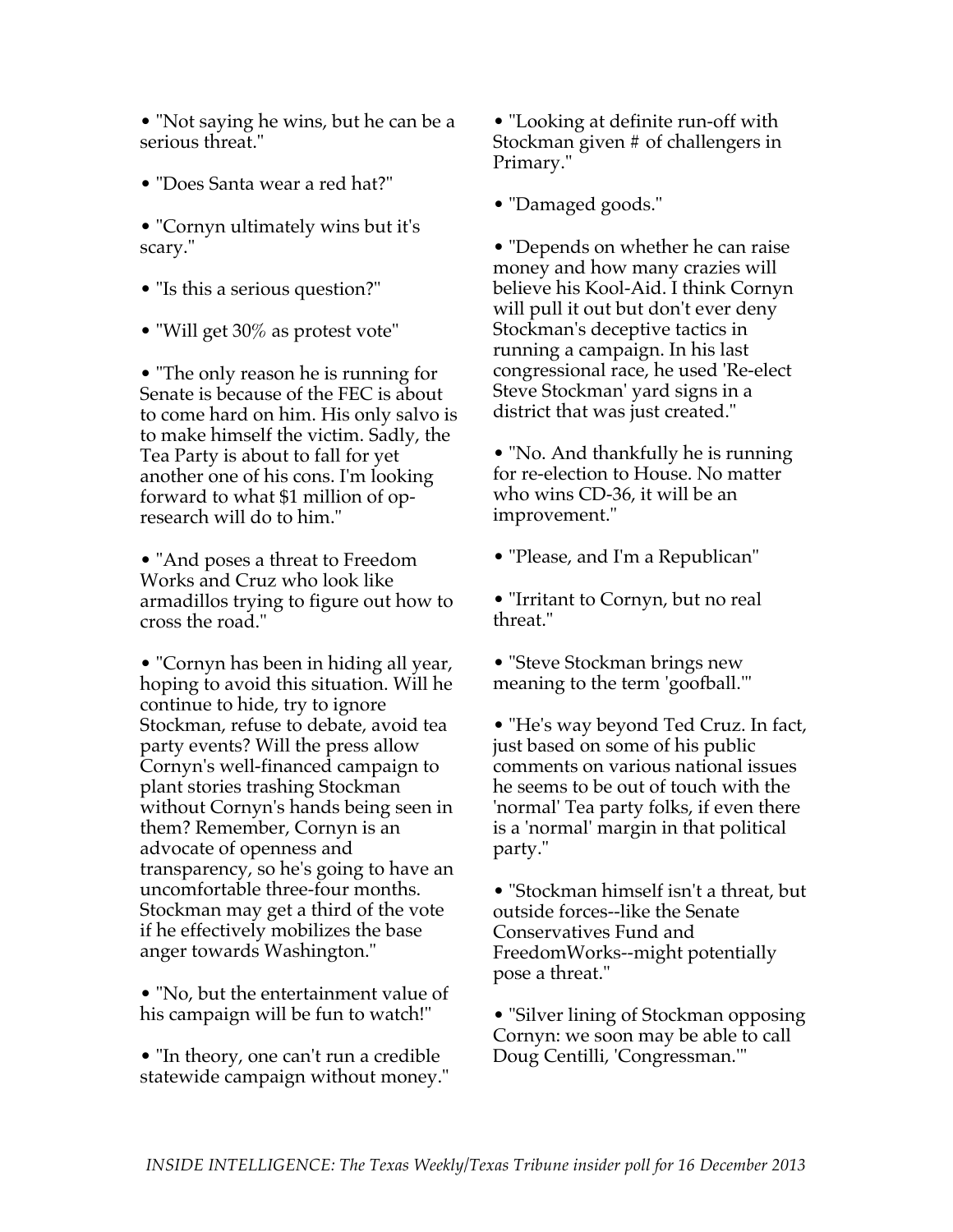• "He got in too late and without consulting his base. And he's crazy."

• "Many a far righter thought 'If the crassly (and brilliantly) opportunistic Ted Cruz can do it...' Only one far righter had the guts to take a crack of his own. Gotta respect his spine, even if the policy and words send shivers down my spine."

• "He will force Cornyn to spend more money, but Stockman is not a Ted Cruz."

• "Stockman's exiting congress with nothing to lose."

• "Anyone who says and does with no regard for the truth is a danger to anyone."

• "Anybody but Cornyn."

• "Not a serious threat but Senator Cornyn will have to spend money in the primary that could otherwise go towards defeating David Alameel in November. Republican primary voters need to seriously consider the likelihood of Stockman or any of the other challengers being able to defeat a well funded conservative Democrat

next November and rally behind the only conservative in the race who can actually win in the fall."

• "WHO in whoville? Oh, I'm sorry was watching the Grinch."

• "After the media decides there is no more of a story here than there is with any candidate who enters a big race with only a few dollars, it will be over."

• "Steve Stockman poses a serious threat to people who take politics seriously. That guy is going to entertain us for a couple months."

• "He will say anything at anytime and this time will hopefully be exposed as the person he is. He is a bomb thrower of the worst kind since none of them are based on truth."

• "Not even close to a threat.... more like a whine!!"

- "LOL"
- "Speaking of clowns"

• "Except Big John and his team will have 10 weeks of ulcers..."

## *Which incumbents (for any offices in Texas) are most likely to lose their seats in 2014?*

- "Stickland"
- "Lon Burnam"
- "Dewhurst"
- "Cornyn"
- "Dewhurst."

• "Phil Johnson, Texas Supreme Court"

• "Diane Patrick… Tarrant County has gone the way of nut-ville."

- "John Carona"
- "Stickland; Schaefer; Dewhurst"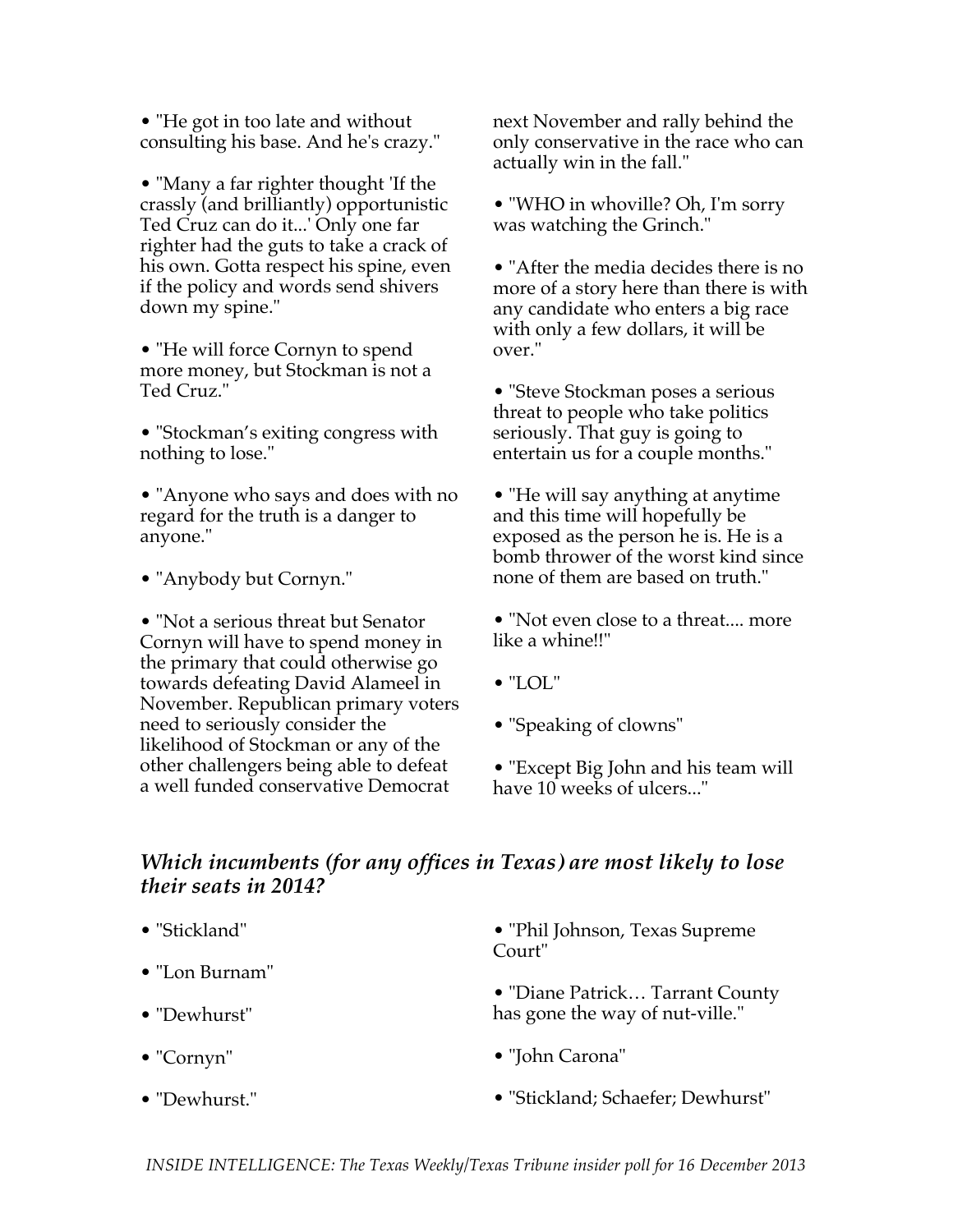• "Congressman Pete Gallegos and State Representative Phil Cortez"

- "Dewhurst and Carona."
- "Dewhurst; Seliger; Carona"
- "David Dewhurst"
- "Dewhurst"

• "JM Lozano will face a well funded Democrat challenger. This race will foreshadow the future of Texas elections."

- "Lt. Governor Dewhurst"
- "Dewhurst"

• "Possibly Schaefer, JD Sheffield and Stickland in the House. Harper Brown is on the edge. There could be some changes in El Paso especially Naomi Gonzalez. Donna Campbell could have a run for her money with Bexar County's Novak."

• "The Dew."

• "Stickland, Charles Perry, Marisa Marquez"

• "Linda Harper Brown"

• "Dewhurst has to be at the top given his loss to Cruz."

• "Very few if any in the legislature because so many cast CYA votes!"

• "Dewhurst."

• "Don't want to say because I don't want it to be a self fulfilling prophecy."

- "David Dewhurst; Todd Staples"
- "No one"
- "David Dewhurst"
- "Carona, Lt Gov.'"

• "The truth is that most establishment incumbents are safe even the one's who are most often cited as vulnerable. They're polling these races and know what has to be done to keep good members in office."

• "Senator Campbell and possibly Carona"

• "Dewhurst, but don't bet against him. Congressman Gallego will have a tough time, as well as Matt Shafer and Mary Gonzalez."

- "Carter"
- "Dewhurst, J.D. Sheffield"
- "Stickland"
- "Dewhurst (if he's not careful)."
- "Why... the emperor with no clothes... of course.."
- "Sheffield"
- "Reynolds, S. Carter. Moody, Keffer, J.D. Sheffield, Vo, Stephenson"
- "Dewhurst"
- "Dewhurst; Rep Carter"
- "David Dewhurst"
- "Dewhurst, Stickland"

• "John Carona"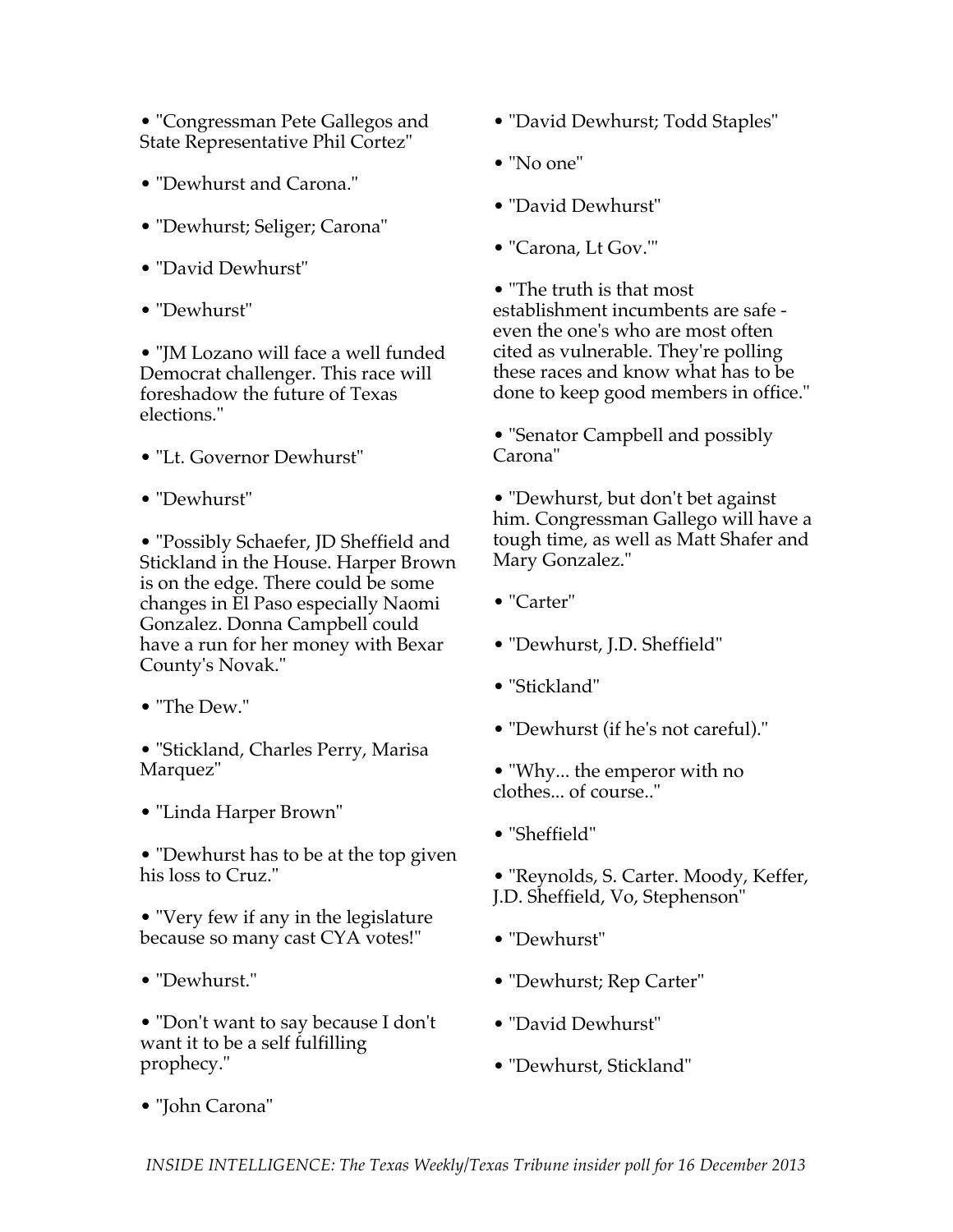• "J.M Lozano, Linda Harper Brown and Kenneth Sheets"

• "Linda Harper Brown; David Dewhurst; Donna Campbell"

- "Dewhurst"
- "Dewhurst; Stickland"
- "Dewhurst"
- "Texas Supreme Court"

• "Schaefer; JD Sheffield; Stickland; Ratliff; Keffer; Dewhurst"

• "Rep. Mary Gonzalez; Rep. Naomi Gonzalez; Rep. Sheffield; Rep Giddings; Rep. Toni Price"

• "Donna Campbell, J.D.Sheffield, Lon Burnam; Stefani Carter"

- "Lite Guv"
- "Senator John Carona; Rep. Linda Harper-Brown"

• "Carona seems especially vulnerable."

• "Is it still accurate to call Stefani Carter an 'incumbent'?"

- "John Carona"
- "Dewhurst"

• "Stickland, Stickland, and - oh yeah - Stickland"

• "Lt. Gov. Dewhurst; Reps. Burkett, Sheets and Loyoza"

• "Dewhurst"

- "Don't know..."
- "Ralph Sheffield name confusion."
- "Dewhurst"

• "Rep. Stefani Carter, Rep. Naomi Gonzalez, Rep. Diane Patrick, Rep. Jonathan Stickland"

- "lt gov"
- "Matt Schaeffer"
- "Jim Keffer"

• "J.D. Sheffield; Linda Harper-Brown; Donna Campbell; Ralph Hall; Lon Burnam; Naomi Gonzalez; Kel Seliger; David Dewhurst"

• "Naomi Gonzalez, Bennett Ratliff and David Dewhurst."

- "Jim Keffer and Kel Seliger"
- "Carona, Keffer, Sessions, Cornyn"

• "Dewhurst, even though he has led the Senate through a few of the most conservative legislatures."

• "Nathan Hecht, Phil Johnson, Jeff Brown"

- "David Dewhurst"
- "Diane Patrick"
- "Supreme Court justices are all big targets for the Democrats."
- "Dewhurst."

• "Governor Perry. Oh wait, he isn't running. I must be on autopilot."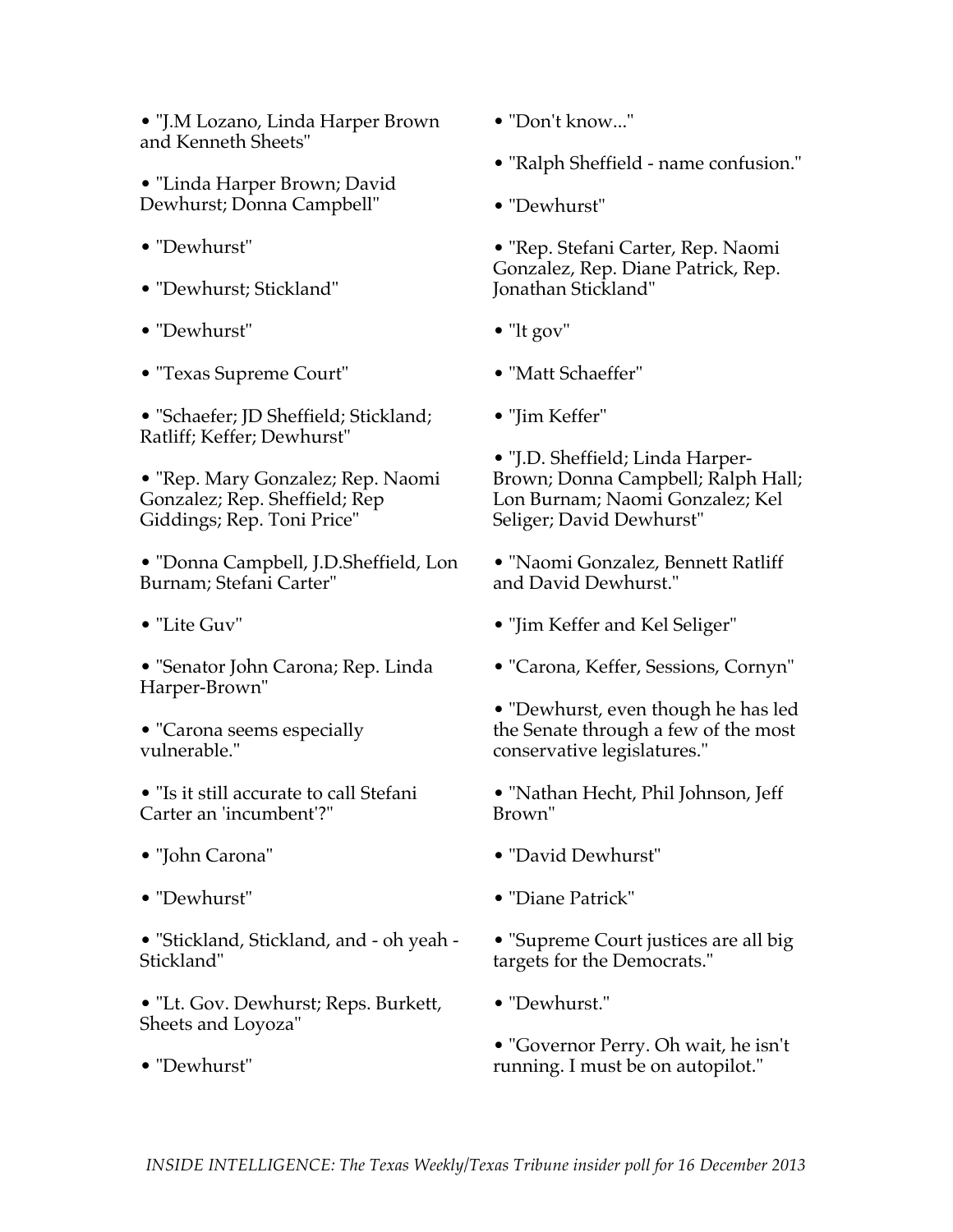- "None at this time"
- "Dewhurst"
- "Matt Schaefer"
- "Dewhurst"
- "Stickland"
- "David Dewhurst"

• "Fake Tea Partiers in House districts close to major cities facing businessminded Republican challengers - Stefani Carter"

• "Too early to tell; Dewhurst on everyone's list"

- "David Dewhurst"
- "Cornyn. He cannot convince the crazies that he's one of them."
- "Dewhurst, Stickland, Schaefer"
- "Dewhurst"
- "Lt. Governor"

• "Dewhurst has a big challenge, as does Sen. Carona."

- "Carona, Keffer, Schaefer, Lozano"
- "David Dewhurst"
- "Dewhurst"
- "David Dewhurst"

## *What did you think was the biggest surprise in this year's candidate filings?*

• "Steve Stockman v Cornyn; opponent to Seliger"

• "Stockman"

• "Dewhurst"

• "Stockman"

• "Stockman is an obvious answer, but certainly others were ready to immediately take advantage of the opportunity."

• "Stockman; Talton"

• "That Charlie Geren did NOT get an opponent… what was MQS thinking? Tarrant County? They should have flooded him with opponents."

• "The biggest" surprise/disappointment is that someone like Van Taylor will be a new state senator barring a Libertarian miracle."

- "The biggest surprise was who didn't get an opponent...a lot of freshman get a free pass. Not good."
- "Bexar County Commissioner challenging County Judge"
- "Stockman; Talton"
- "Stockman"
- "Stockman"
- "Larry Meyers for Supreme Court"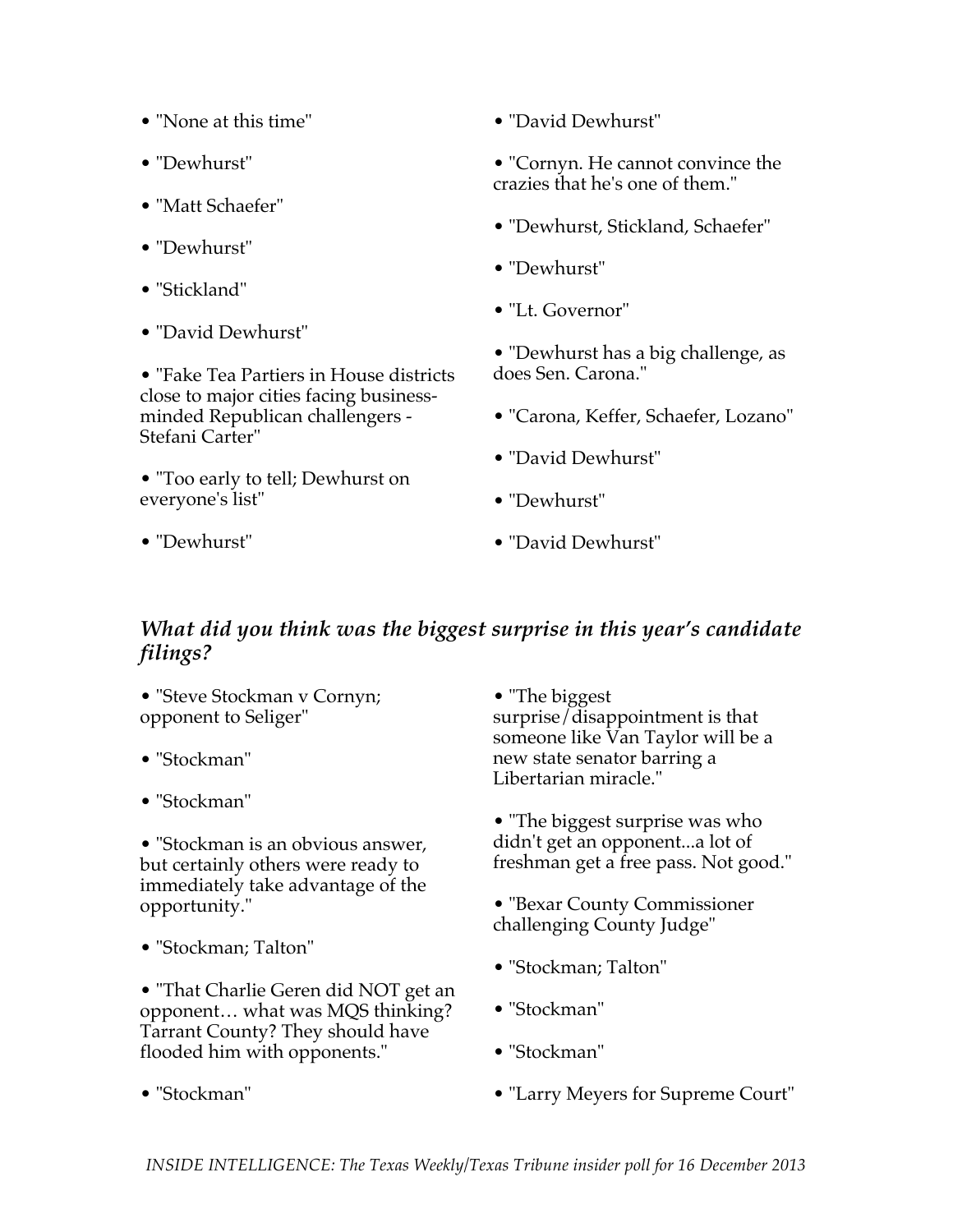• "Stockman running against Cornyn"

• "I was surprised the Texas GOP took action on extending the filing deadline for Stockman's congressional seat. It was the right thing to do."

• "Judge Larry Meyers"

• "Stockman coming from nowhere to file against Cornyn. No real competitor."

• "Stockman and Merritt."

• "Not much surprises me, but Steve Toth for Senate seems like a stretch."

- "Stockman"
- "So many Libertarians."
- "No qualified Comptroller candidates"
- "Huffines v. Carona"

• "Apparently Mr. Stockman didn't like Washington, so a good exit strategy would be to run unsuccessfully in 2014 for statewide office."

- "Stockman vs. Cornyn"
- "Beebe can't learn."

• "Lawrence Meyers switching parties for a statewide race. We're still a red state. Guess he's ready to give up public service as a living."

• "Wendy Davis giving a safe Senate seat to the Republicans in order to feed her ego in what will be a disastrous campaign for her."

• "Stockman"

• "Stockman"

• "Larry Meyers. But he is totally nuts so it probably should not have been"

- "Stockman and no Pauken"
- "Stockman"
- "Stockman"
- "Judge Meyers filing as a D."

• "The good fortune of Stockman" trying to take his gig from the village to statewide."

- "Van de Putte for LT. Gov."
- "Larry Meyers filing as a D"

• "The number of down ballot democratic challenges to incumbent republican county office holdersintended to drive turn out for democrats"

• "Stockman. I thought it would be Gohmert. But I was more surprised that only the Republicans could extend the filing deadline, particularly since there were already other candidates on their ballot."

• "Cornyn opponent"

• "Stockman deciding to go down in flames"

- "Stockman"
- "Mike Canon taking on Sen. Seliger."

• "Judge Larry Meyers changing from R on Court of Criminal Appeals to D running for Supreme Court... followed by Stockman going into the U.S. Senate race at the last minute"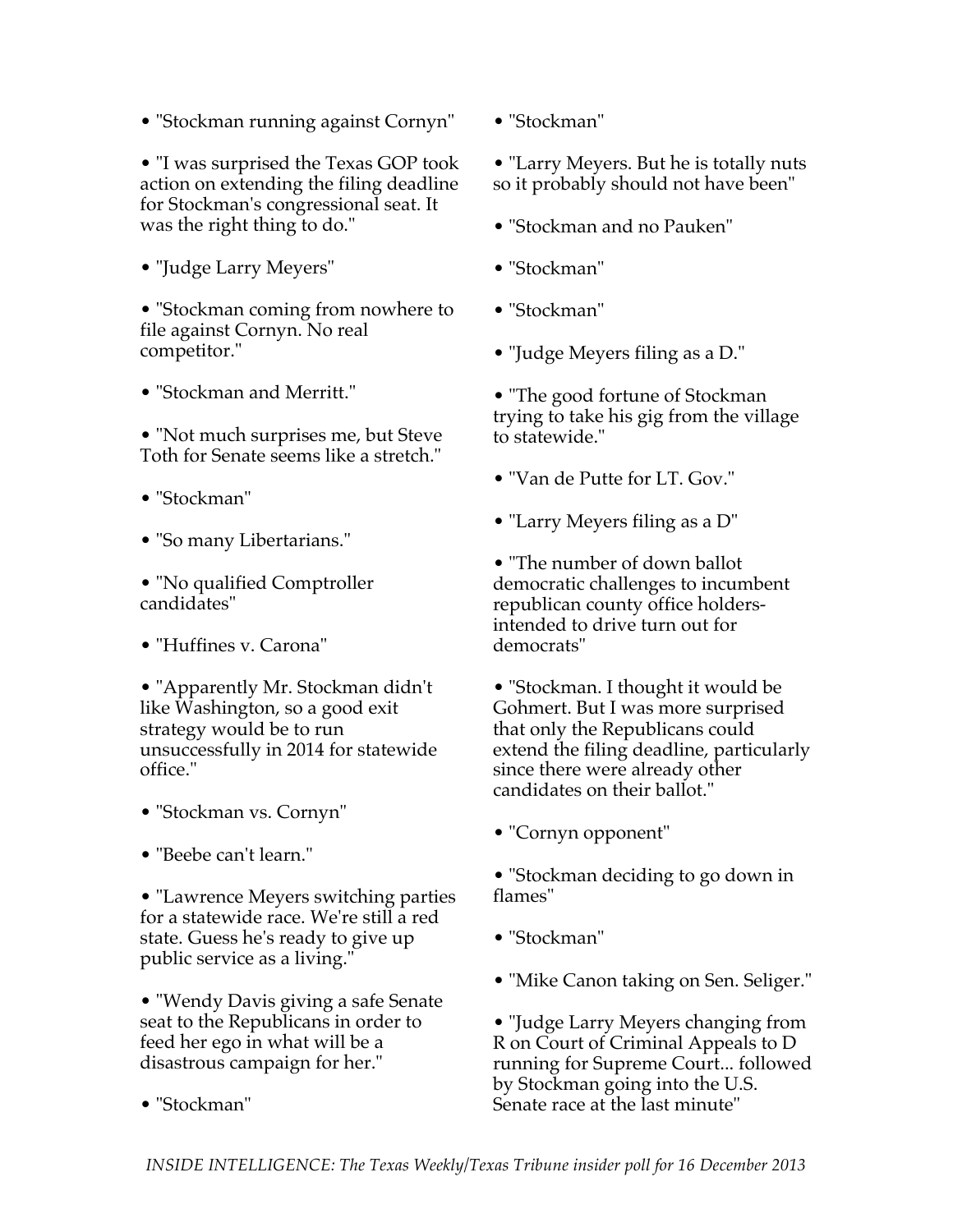• "Harvey Hilderbran did NOT switch to agriculture commissioner"

- "Stockman"
- "The weak Ag Commish field"
- "Democrats didn't field a stronger slate."
- "Stockman"
- "Stockman"

• "Stockman; Republican trial lawyers for Texas Supremes"

• "What surprise? Everyone's been campaigning for higher office since 2012."

- "Stockman for Senate"
- "Stockman"

• "Rep. Steve Stockman filing against Senator Cornyn."

• "Wendy Davis. Just kidding--I wanted to see if you were paying attention..."

• "That Dewhurst didn't reconsider and file for Governor - there are fewer candidates in that primary than in his own."

- "Stockman filing for senate."
- "Stockman"
- "Stockman"
- "Wendy Davis"

• "The lack of depth of the Democratic candidates past Senators Davis and Van de Putte. If the young Democratic

guns of the House don't believe, why should the rest of us?"

- "Stockman"
- "Stockman"
- "Talton"

• "Dens gained a statewide seat, at least temporarily."

- "Stockman vs. Cornyn Senate primary race; Straus vs. Beebe House primary race"
- "Robert Talton"
- "Stockman"
- "None."

• "Stockman running against Cornyn."

• "Talton trying to make a come back. Tanned, rested but not ready for this kind of position. And, Dewhurst not retiring on top…sort of."

- "Steve Stockman for US Senate."
- "Stockman"
- "Stockman's 12th hour switcharoo."
- "Stockman"
- "Stockman, without question."
- "Stockman"

• "Meyers switching from R to D and challenging Hecht. Who saw that coming?"

• "Van de Putte running for Lite Guv."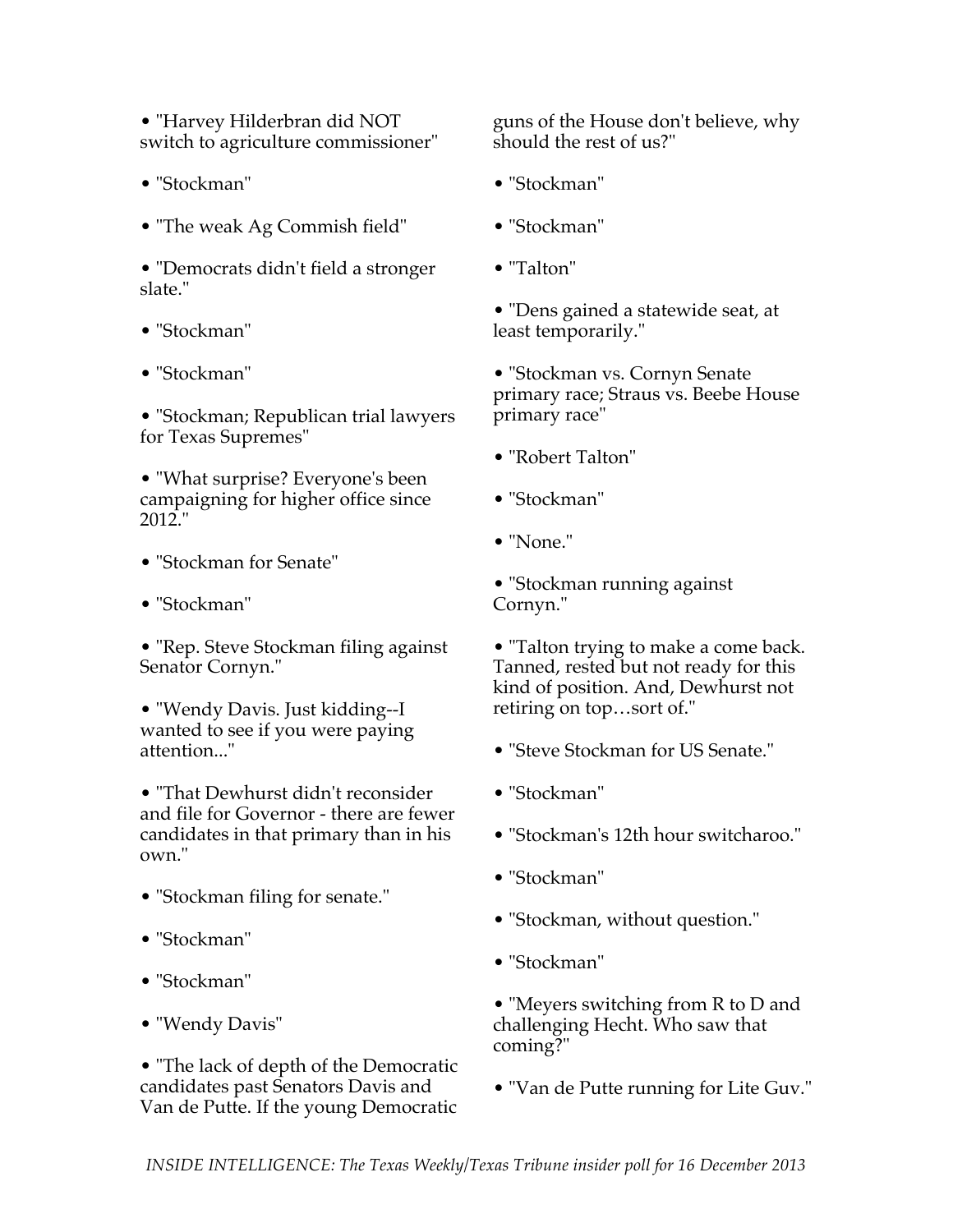- "Leticia"
- "Stockman"
- "None"
- "Stockman who really needed a job."
- "Van de Putte for lt gov"
- "Doug Centilli..."

• "I think Stockman giving up his seat to make noise in the US Senate race takes the cake."

• "Robert Talton vs. Nathan Hecht"

• "Stockman followed by the Republican judge who switched parties."

- "Judge Meyers switching parties and running for the Supreme Court."
- "Stockman"

• "Senator Van de Putte's run for Lt. Gov"

- "Cornyn primary challenge"
- "Stockman"

• "stockman"

• "Don Huffines"

• "Stockman"

• "Leticia Van de Putte"

*Our thanks to this week's participants:* Gene Acuna, Cathie Adams, Brandon Aghamalian, Jenny Aghamalian, Victor Alcorta, Brandon Alderete, Clyde Alexander, George Allen, Charles Bailey, Tom Banning, Dave Beckwith, Amy Beneski, Andrew Biar, Allen Blakemore, Tom Blanton, Chris Britton, David Cabrales, Raif Calvert, Lydia Camarillo, Kerry Cammack, Thure Cannon, Corbin Casteel, William Chapman, Elna Christopher, Harold Cook, Kevin Cooper, Chad Crow, Beth Cubriel, Randy Cubriel, Denise Davis, Nora Del Bosque, Glenn Deshields, Holly DeShields, Tom Duffy, David Dunn, Richard Dyer, Jeff Eller, Jon Fisher, Norman Garza, Dominic Giarratani, Bruce Gibson, Stephanie Gibson, Eric Glenn, Kinnan Golemon, Daniel Gonzalez, Jim Grace, John Greytok, Clint Hackney, Anthony Haley, Wayne Hamilton, Bill Hammond, Richard Hardy, John Heasley, Ken Hodges, Kathy Hutto, Deborah Ingersoll, Richie Jackson, Jason Johnson, Mark Jones, Robert Jones, Lisa Kaufman, Tom Kleinworth, Dale Laine, Nick Lampson, Bill Lauderback, James LeBas, Luke Legate, Leslie Lemon, Ruben Longoria, Vilma Luna, Matt Mackowiak, Luke Marchant, Matt Matthews, Bryan Mayes, Dan McClung, Debra Medina, Robert Miller, Steve Minick, Bee Moorhead, Mike Moses, Steve Murdock, Keir Murray, Nelson Nease, Keats Norfleet, Pat Nugent, Todd Olsen, Nef Partida, Gardner Pate, Jerod Patterson, Robert Peeler, Tom Phillips, Wayne Pierce, Allen Place, Gary Polland, Jay Pritchard, Bill Ratliff, Tim Reeves, David Reynolds, Carl Richie, Kim Ross, Grant Ruckel, Jason Sabo, Luis Saenz, Andy Sansom, Jim Sartwelle, Barbara Schlief, Stan Schlueter, Bruce Scott, Robert Scott, Dan Shelley, Nancy Sims, Ed Small, Todd Smith, Leonard Spearman, Dennis Speight, Tom Spilman, Jason Stanford, Bill Stevens, Bob Strauser, Colin Strother, Michael Quinn Sullivan, Sherry